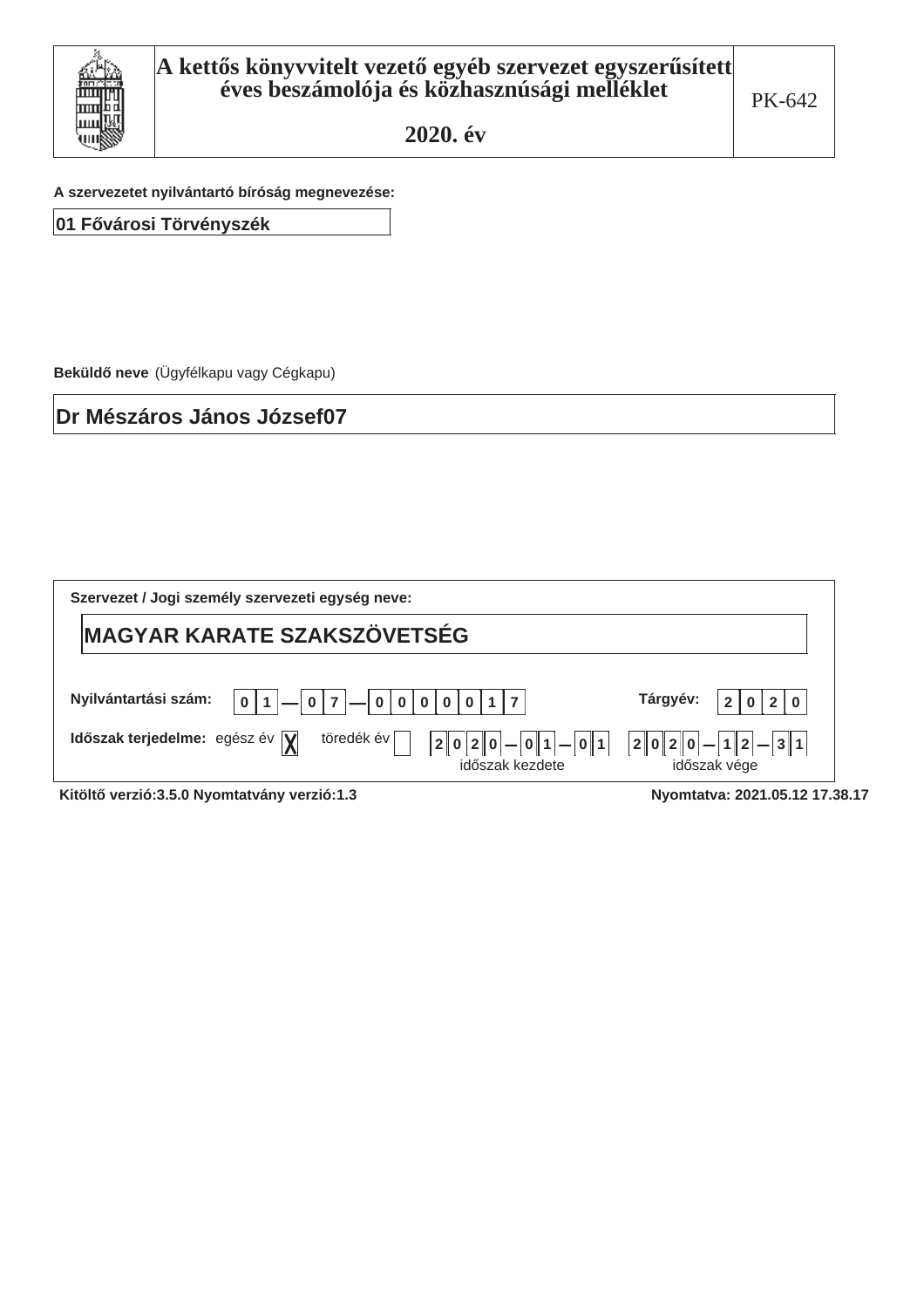| A kettős könyvvitelt vezető egyéb szervezet egyszerűsített<br>éves beszámolója és közhasznúsági melléklet<br>2020. év | PK-642                                                                |
|-----------------------------------------------------------------------------------------------------------------------|-----------------------------------------------------------------------|
| A szervezetet nyilvántartó bíróság megnevezése:                                                                       | Tárgyév:                                                              |
| 01 Fővárosi Törvényszék                                                                                               | $\mathbf{2}$<br>$\mathbf 0$<br>2<br>0                                 |
| Időszak terjedelme: egész év  X <br>töredék év<br> 2 0 2 0 <br>$2 0 2 0  -  0 1  -  0 1 $<br>időszak kezdete          | $\overline{2}$<br>3 <sup>1</sup><br>$\mathbf{1}$<br>1<br>időszak vége |
| Válassza ki, hogy a beszámoló (és közhasznúsági melléklet) az alábbiak közül melyikre vonatkozik!                     |                                                                       |
| a. Szervezet                                                                                                          | X                                                                     |
| b. Jogi személy szervezeti egység (származtatott jogi személy)                                                        |                                                                       |
| <b>Szervezet neve:</b>                                                                                                |                                                                       |
| <b>MAGYAR KARATE SZAKSZÖVETSÉG</b>                                                                                    |                                                                       |
| Szervezet székhelye:                                                                                                  |                                                                       |
| Irányítószám:<br>Település:<br>$\mathbf{1}$<br>$\mathbf{1}$<br>4 6<br><b>Budapest</b>                                 |                                                                       |
| Közterület jellege:<br>Közterület neve: ISTVÁNMEZEI<br>lút                                                            |                                                                       |
| Házszám:<br>Lépcsőház:<br>Emelet:<br>Ajtó:<br>$1 - 3$                                                                 |                                                                       |
| Jogi személy szervezeti egység neve:                                                                                  |                                                                       |
|                                                                                                                       |                                                                       |
| Jogi személy szervezeti egység székhelye:                                                                             |                                                                       |
| Irányítószám:<br>Település:                                                                                           |                                                                       |
| Közterület neve:<br>Közterület jellege:                                                                               |                                                                       |
| Házszám:                                                                                                              |                                                                       |
| Lépcsőház:<br>Emelet:<br>Ajtó:                                                                                        |                                                                       |
| Nyilvántartási szám:<br>$01 - 07 - 00000017$                                                                          |                                                                       |
| Ügyszám:<br>$1600$ $ P k$ $60136$ $ 2001$                                                                             |                                                                       |
| Szervezet / Jogi személy szervezeti egység adószáma:<br>$18170469-2-42$                                               |                                                                       |
| Szervezet / Jogi személy szervezeti egység<br>képviselőjének neve:<br><b>Dr Mészáros János József</b>                 |                                                                       |
| Képviselő aláírása:                                                                                                   |                                                                       |
| Keltezés:                                                                                                             |                                                                       |
| $2 0 2 0  -  0 5 -  0 2$<br><b>Budapest</b>                                                                           |                                                                       |
| Kitöltő verzió:3.5.0 Nyomtatvány verzió:1.3<br>Nyomtatva: 2021.05.12 17.38.17                                         |                                                                       |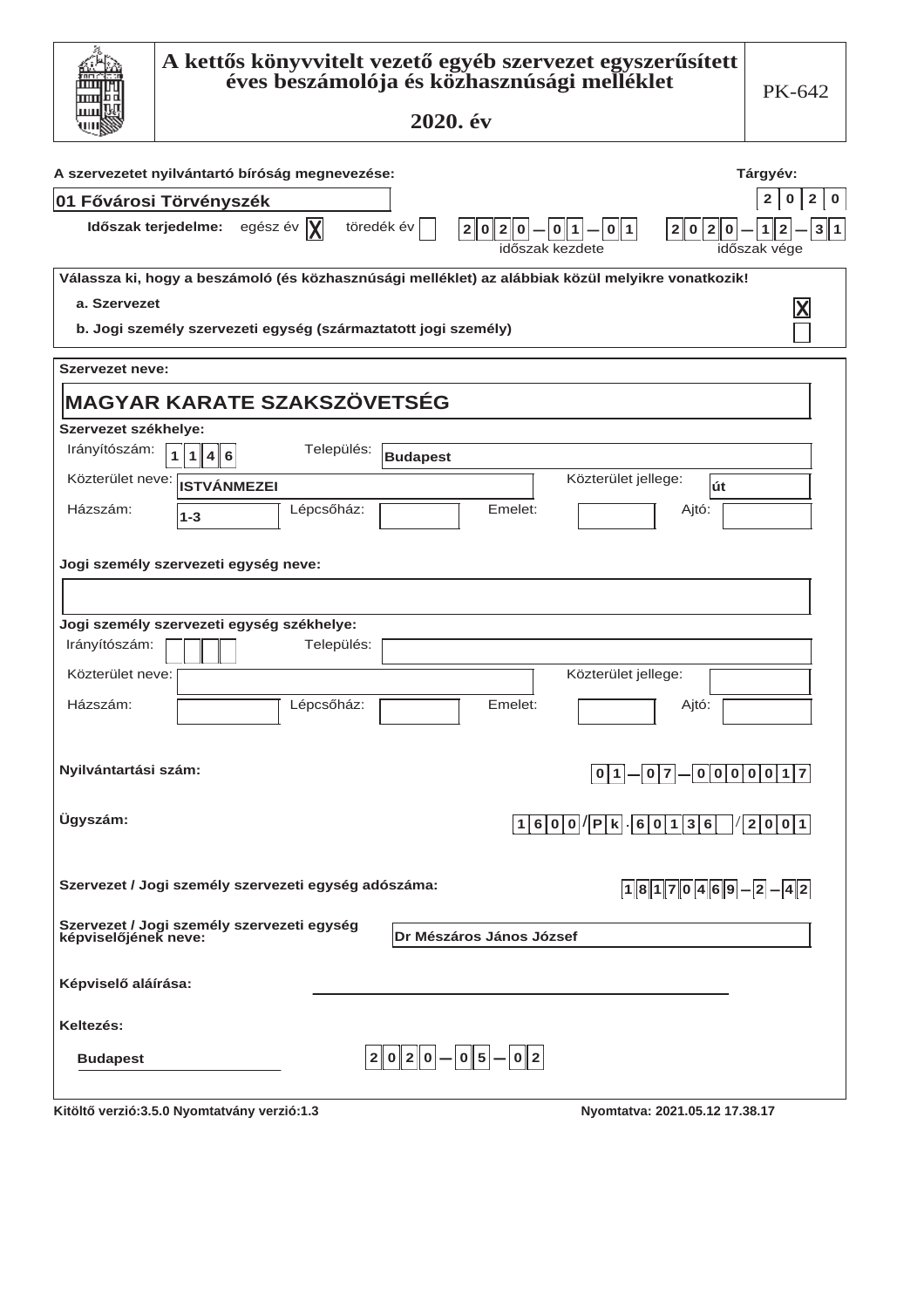

Szervezet / Jogi személy szervezeti egység neve:

### **MAGYAR KARATE SZAKSZÖVETSÉG**

|    | Az egyszerűsített éves beszámoló mérlege                              |          |                          | (Adatok ezer forintban.) |
|----|-----------------------------------------------------------------------|----------|--------------------------|--------------------------|
|    |                                                                       | Előző év | Előző év<br>helyesbítése | Tárgyév                  |
|    | ESZKÖZÖK (AKTÍVÁK)                                                    |          |                          |                          |
| A. | Befektetett eszközök                                                  | 24 732   |                          | 24 955                   |
|    | I. Immateriális javak                                                 | 59       |                          | 48                       |
|    | II. Tárgyi eszközök                                                   | 24 673   |                          | 24 907                   |
|    | III. Befektetett pénzügyi eszközök                                    |          |                          |                          |
| В. | Forgóeszközök                                                         | 56 242   |                          | 81 909                   |
|    | I. Készletek                                                          | 48       |                          | 375                      |
|    | II. Követelések                                                       | 2829     |                          | 2 1 9 8                  |
|    | III. Értékpapírok                                                     |          |                          |                          |
|    | IV. Pénzeszközök                                                      | 53 365   |                          | 79 336                   |
| C. | Aktív időbeli elhatárolások                                           |          |                          |                          |
|    | ESZKÖZÖK ÖSSZESEN                                                     | 80 974   |                          | 106 864                  |
|    | FORRÁSOK (PASSZÍVÁK)                                                  |          |                          |                          |
| D. | Saját tőke                                                            | 47 646   |                          | 80 257                   |
|    | I. Induló tőke/jegyzett tőke                                          | 70       |                          | 70                       |
|    | II. Tőkeváltozás/eredmény                                             | 43 640   |                          | 47 575                   |
|    | III. Lekötött tartalék                                                |          |                          |                          |
|    | IV. Értékelési tartalék                                               |          |                          |                          |
|    | V. Tárgyévi eredmény alaptevékenységből<br>(közhasznú tevékenységből) | 3 3 4 1  |                          | 31 639                   |
|    | VI. Tárgyévi eredmény vállalkozási tevékenységből                     | 595      |                          | 973                      |
| Е. | Céltartalékok                                                         |          |                          |                          |
| F. | Kötelezettségek                                                       | 3074     |                          | 4 3 0 1                  |
|    | I. Hátrasorolt kötelezettségek                                        |          |                          |                          |
|    | II. Hosszú lejáratú kötelezettségek                                   |          |                          |                          |
|    | III. Rövid lejáratú kötelezettségek                                   | 3 0 7 4  |                          | 4 3 0 1                  |
| G. | Passzív időbeli elhatárolások                                         | 2 6 4 5  |                          | 22 306                   |
|    | FORRÁSOK ÖSSZESEN                                                     | 53 365   |                          | 106 864                  |

Kitöltő verzió:3.5.0 Nyomtatvány verzió:1.3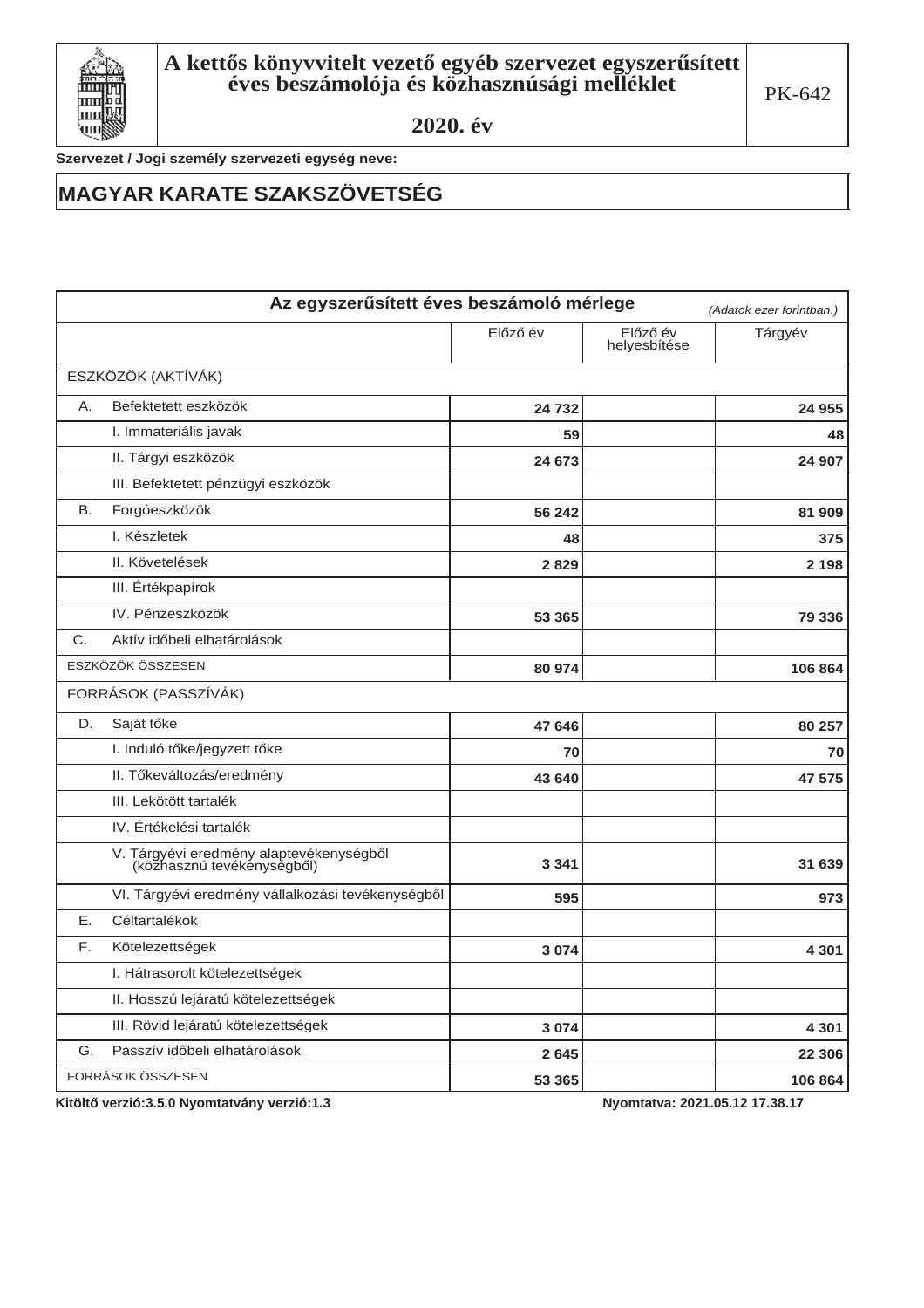

Szervezet / Jogi személy szervezeti egység neve:

## **MAGYAR KARATE SZAKSZÖVETSÉG**

|                                              |          |                          |         |          | Az egyszerűsített éves beszámoló eredménykimutatása |         |          | (Adatok ezer forintban.) |         |  |
|----------------------------------------------|----------|--------------------------|---------|----------|-----------------------------------------------------|---------|----------|--------------------------|---------|--|
|                                              |          | Alaptevékenység          |         |          | Vállalkozási tevékenység                            |         |          | Összesen                 |         |  |
|                                              | előző év | előző év<br>helyesbítése | tárgyév | előző év | előző év<br>helyesbítése                            | tárgyév | előző év | előző év<br>helyesbítése | tárgyév |  |
| 1. Értékesítés nettó árbevétele              | 58 600   |                          | 33 164  | 635      |                                                     | 1058    | 59 235   |                          | 34 222  |  |
| 2. Aktivált saját teljesítmények<br>értéke   |          |                          |         |          |                                                     |         |          |                          |         |  |
| 3. Egyéb bevételek                           | 210 398  |                          | 222 034 |          |                                                     |         | 210 398  |                          | 222 034 |  |
| ebből:                                       |          |                          |         |          |                                                     |         |          |                          |         |  |
| - tagdíj                                     | 18 951   |                          | 21 433  |          |                                                     |         | 18 9 51  |                          | 21 4 33 |  |
| - alapítótól kapott befizetés                |          |                          |         |          |                                                     |         |          |                          |         |  |
| - támogatások                                | 188 180  |                          | 199 190 |          |                                                     |         | 188 180  |                          | 199 190 |  |
| ebből: adományok                             |          |                          |         |          |                                                     |         |          |                          |         |  |
| 4. Pénzügyi műveletek<br>bevételei           | 57       |                          | 853     |          |                                                     |         | 57       |                          | 853     |  |
| A. Összes bevétel (1+-2+3+4)                 | 269 055  |                          | 256 051 | 635      |                                                     | 1058    | 269 690  |                          | 257 109 |  |
| ebből: közhasznú tevékenység<br>bevételei    | 216 315  |                          |         |          |                                                     |         | 216 315  |                          |         |  |
| 5. Anyagjellegű ráfordítások                 | 167 919  |                          | 120 313 | 13       |                                                     | 25      | 167 932  |                          | 120 338 |  |
| 6. Személyi jellegű ráfordítások             | 39 027   |                          | 56 876  | 27       |                                                     | 60      | 39 054   |                          | 56 936  |  |
| ebből: vezető tisztségviselők<br>juttatásai  |          |                          |         |          |                                                     |         |          |                          |         |  |
| 7. Értékcsökkenési leírás                    | 24 835   |                          | 9 3 8 0 |          |                                                     |         | 24 835   |                          | 9 3 8 0 |  |
| 8. Egyéb ráfordítások                        | 33 739   |                          | 37 327  |          |                                                     |         | 33 739   |                          | 37 327  |  |
| 9. Pénzügyi műveletek<br>ráfordításai        | 194      |                          | 516     |          |                                                     |         | 194      |                          | 516     |  |
| B. Összes ráfordítás<br>$(5+6+7+8+9)$        | 265 714  |                          | 224 412 | 40       |                                                     | 85      | 265 754  |                          | 224 497 |  |
| ebből: közhasznú tevékenység<br>ráfordításai | 265 714  |                          | 224 412 |          |                                                     |         | 265 714  |                          | 224 412 |  |
| C. Adózás előtti eredmény<br>$(A-B)$         | 3 3 4 1  |                          | 31 639  | 595      |                                                     | 973     | 3936     |                          | 32 612  |  |
| 10. Adófizetési kötelezettség                | 0        |                          |         |          |                                                     |         | 0        |                          |         |  |
| D. Tárgyévi eredmény (C-10)                  | 3 3 4 1  |                          | 31 639  | 595      |                                                     | 973     | 3936     |                          | 32 612  |  |

Kitöltő verzió:3.5.0 Nyomtatvány verzió:1.3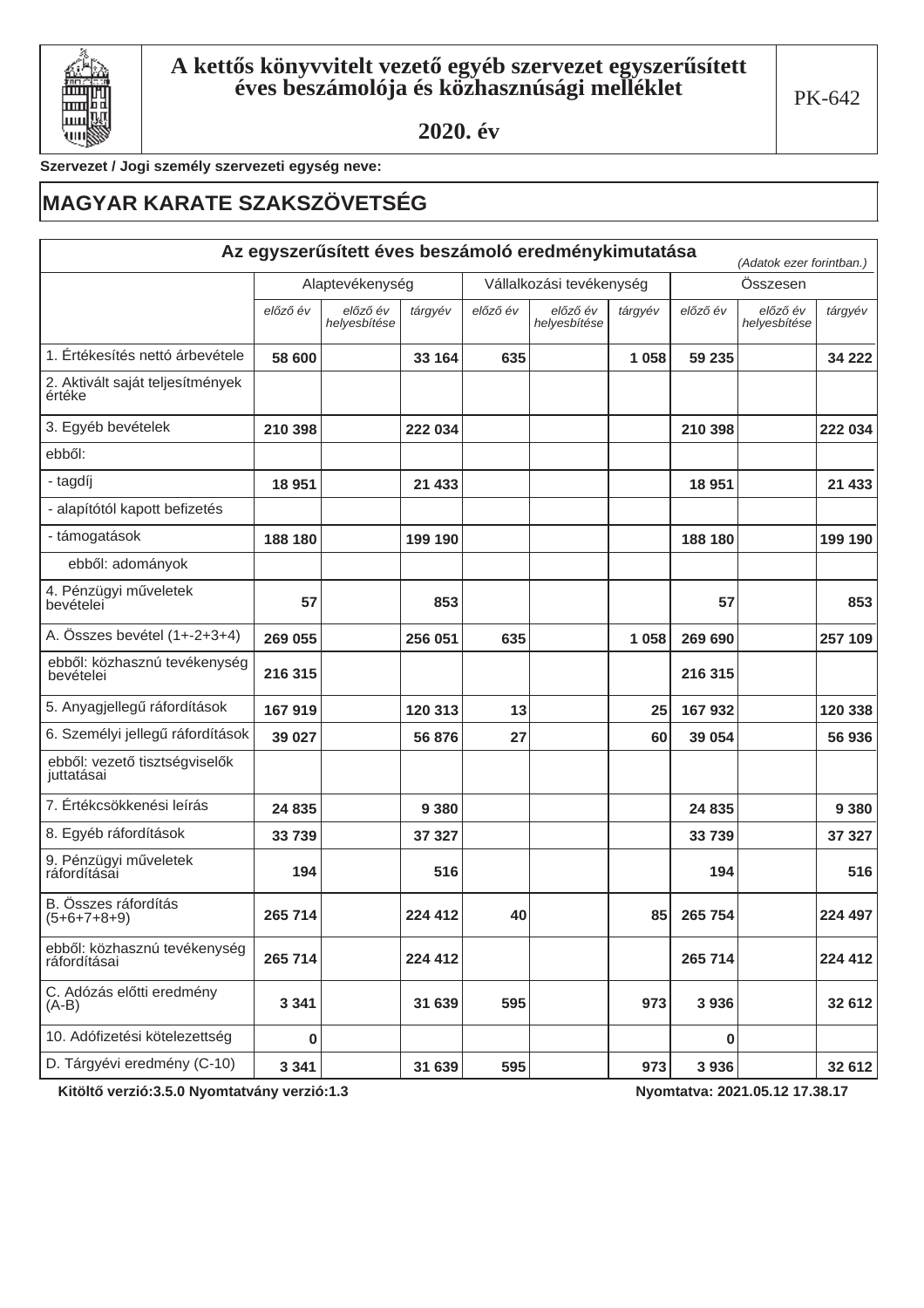

#### Szervezet / Jogi személy szervezeti egység neve:

# **MAGYAR KARATE SZAKSZÖVETSÉG** Az egyszerűsített éves beszámoló eredménykimutatása 2.

|                                                                                                                                                                         |                 |                          |         |                          | Az egyszerűsített éves beszámoló eredménykimutatása 2. |          |          | (Adatok ezer forintban.) |         |
|-------------------------------------------------------------------------------------------------------------------------------------------------------------------------|-----------------|--------------------------|---------|--------------------------|--------------------------------------------------------|----------|----------|--------------------------|---------|
|                                                                                                                                                                         | Alaptevékenység |                          |         | Vállalkozási tevékenység |                                                        | Összesen |          |                          |         |
|                                                                                                                                                                         | előző év        | előző év<br>helyesbítése | tárgyév | előző év                 | előző év<br>helyesbítése                               | tárgyév  | előző év | előző év<br>helyesbítése | tárgyév |
| Tájékoztató adatok                                                                                                                                                      |                 |                          |         |                          |                                                        |          |          |                          |         |
| A. Központi költségvetési<br>támogatás                                                                                                                                  | 182 424         |                          | 199 102 |                          |                                                        |          | 182 424  |                          | 199 102 |
| ebből:<br>- normatív támogatás                                                                                                                                          |                 |                          |         |                          |                                                        |          |          |                          |         |
| B. Helyi önkormányzati<br>költségvetési támogatás                                                                                                                       |                 |                          |         |                          |                                                        |          |          |                          |         |
| ebből:<br>- normatív támogatás                                                                                                                                          |                 |                          |         |                          |                                                        |          |          |                          |         |
| C. Az Európai Unió strukturális<br>alapjaiból, illetve a Kohéziós<br>Alapból nyújtott támogatás                                                                         |                 |                          |         |                          |                                                        |          |          |                          |         |
| D. Az Európai Unió költség-<br>vetéséből vagy más államtól,<br>nemzetközi szervezettől<br>származó támogatás                                                            |                 |                          |         |                          |                                                        |          |          |                          |         |
| E. A személyi jövedelemadó<br>meghatározott részének az<br>adózó rendelkezése szerinti fel-<br>használásáról szóló 1996. évi<br>CXXVI.törvény alapján átutalt<br>összeg | 61              |                          | 88      |                          |                                                        |          | 61       |                          | 88      |
| F. Közszolgáltatási bevétel                                                                                                                                             |                 |                          |         |                          |                                                        |          |          |                          |         |
| G. Adományok                                                                                                                                                            |                 |                          |         |                          |                                                        |          |          |                          |         |

| Könyvvizsgálói záradék                            |      |     |
|---------------------------------------------------|------|-----|
| Az adatok könyvvizsgálattal alá vannak támasztva. | lgen | Nem |
| ____                                              |      |     |

Kitöltő verzió:3.5.0 Nyomtatvány verzió:1.3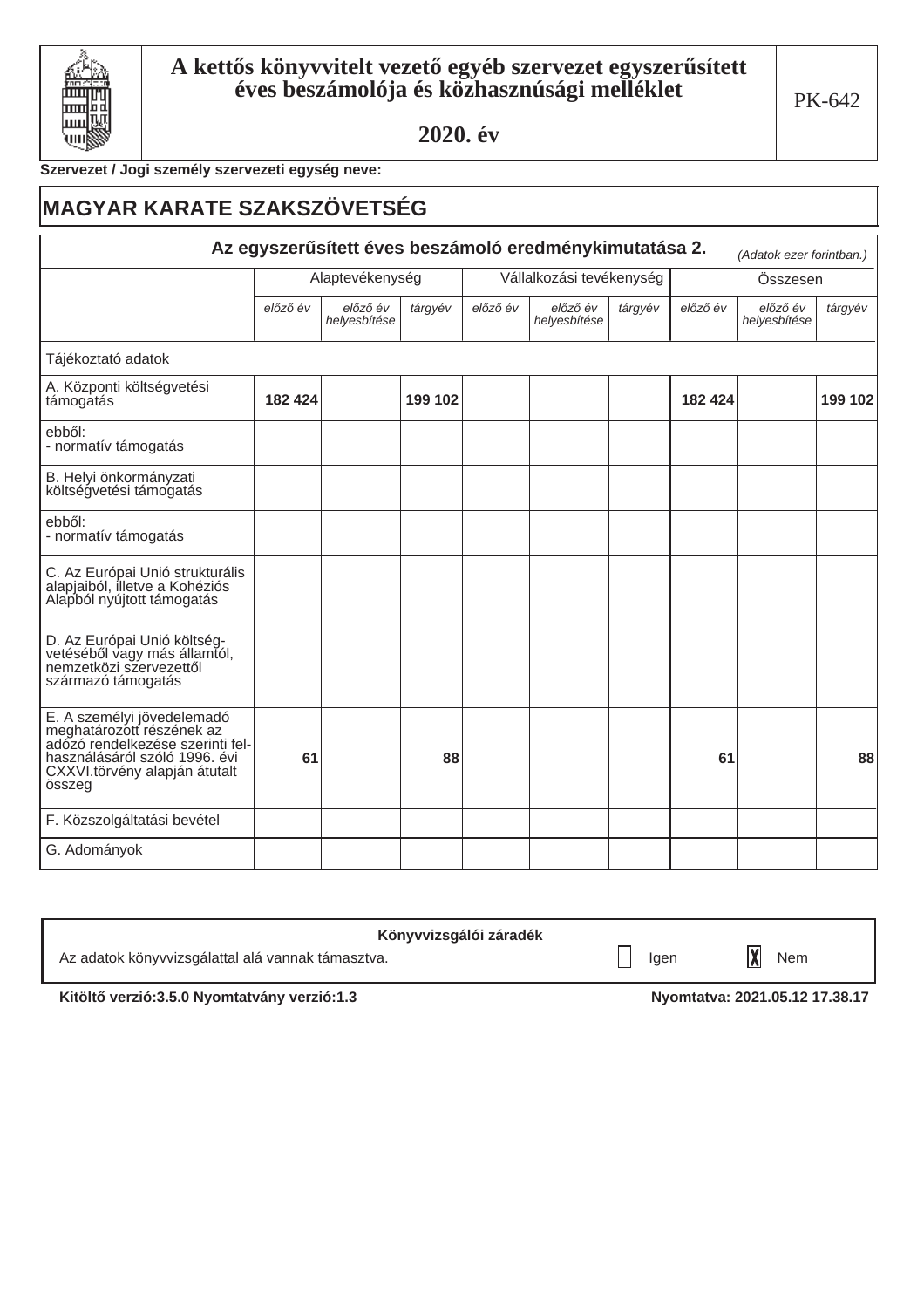

#### ${\bf A}$  kettős könyvvitelt vezető egyéb szervezet egyszerűsített éves beszámolója és közhasznúsági melléklet

2020. év

| 1. Szervezet / Jogi személy szervezeti egység azonosító adatai<br>1.1 Szervezet |                    |                                            |                 |                                                                                                                                                                                                                                                                                                                                                                                                                                                                                                                                                                                                                                                                                                                                                                                                                                         |                                     |                                       |
|---------------------------------------------------------------------------------|--------------------|--------------------------------------------|-----------------|-----------------------------------------------------------------------------------------------------------------------------------------------------------------------------------------------------------------------------------------------------------------------------------------------------------------------------------------------------------------------------------------------------------------------------------------------------------------------------------------------------------------------------------------------------------------------------------------------------------------------------------------------------------------------------------------------------------------------------------------------------------------------------------------------------------------------------------------|-------------------------------------|---------------------------------------|
| MAGYAR KARATE SZAKSZÖVETSÉG                                                     |                    |                                            |                 |                                                                                                                                                                                                                                                                                                                                                                                                                                                                                                                                                                                                                                                                                                                                                                                                                                         |                                     |                                       |
| 1.2 Székhely                                                                    |                    |                                            |                 |                                                                                                                                                                                                                                                                                                                                                                                                                                                                                                                                                                                                                                                                                                                                                                                                                                         |                                     |                                       |
| Irányítószám:                                                                   | 1 4 6              | Település:                                 | <b>Budapest</b> |                                                                                                                                                                                                                                                                                                                                                                                                                                                                                                                                                                                                                                                                                                                                                                                                                                         |                                     |                                       |
| Közterület neve:                                                                | <b>ISTVÁNMEZEI</b> |                                            |                 |                                                                                                                                                                                                                                                                                                                                                                                                                                                                                                                                                                                                                                                                                                                                                                                                                                         | Közterület jellege:                 | út                                    |
| Házszám:<br>$1 - 3$                                                             |                    | Lépcsőház:                                 |                 | Emelet:                                                                                                                                                                                                                                                                                                                                                                                                                                                                                                                                                                                                                                                                                                                                                                                                                                 | Ajtó:                               |                                       |
| 1.1 Jogi személy szervezeti egység                                              |                    |                                            |                 |                                                                                                                                                                                                                                                                                                                                                                                                                                                                                                                                                                                                                                                                                                                                                                                                                                         |                                     |                                       |
|                                                                                 |                    |                                            |                 |                                                                                                                                                                                                                                                                                                                                                                                                                                                                                                                                                                                                                                                                                                                                                                                                                                         |                                     |                                       |
|                                                                                 |                    |                                            |                 |                                                                                                                                                                                                                                                                                                                                                                                                                                                                                                                                                                                                                                                                                                                                                                                                                                         |                                     |                                       |
| 1.2 Székhely                                                                    |                    |                                            |                 |                                                                                                                                                                                                                                                                                                                                                                                                                                                                                                                                                                                                                                                                                                                                                                                                                                         |                                     |                                       |
| Irányítószám:                                                                   |                    | Település:                                 |                 |                                                                                                                                                                                                                                                                                                                                                                                                                                                                                                                                                                                                                                                                                                                                                                                                                                         |                                     |                                       |
| Közterület neve:                                                                |                    |                                            |                 |                                                                                                                                                                                                                                                                                                                                                                                                                                                                                                                                                                                                                                                                                                                                                                                                                                         | Közterület jellege:                 |                                       |
| Házszám:                                                                        |                    | Lépcsőház:                                 |                 | Emelet:                                                                                                                                                                                                                                                                                                                                                                                                                                                                                                                                                                                                                                                                                                                                                                                                                                 | Ajtó:                               |                                       |
| 1.3 Ügyszám:                                                                    |                    |                                            |                 |                                                                                                                                                                                                                                                                                                                                                                                                                                                                                                                                                                                                                                                                                                                                                                                                                                         | $ 1 6 0 0 $ / $ P k $ $ 6 0 1 3 6 $ | 1 2 0 0 1                             |
| 1.4 Nyilvántartási szám:                                                        |                    |                                            |                 |                                                                                                                                                                                                                                                                                                                                                                                                                                                                                                                                                                                                                                                                                                                                                                                                                                         | 0 1<br>0<br>7                       | 0 0 <br>0<br>$\mathbf 0$<br>  O       |
| 1.5 Szervezet / Jogi személy szervezeti egység adószáma:                        |                    |                                            |                 |                                                                                                                                                                                                                                                                                                                                                                                                                                                                                                                                                                                                                                                                                                                                                                                                                                         |                                     | $18170469-2-$<br>42                   |
| 1.6 Szervezet / Jogi személy szervezeti egység<br>képviselőjének neve:          |                    |                                            |                 | Dr Mészáros János József                                                                                                                                                                                                                                                                                                                                                                                                                                                                                                                                                                                                                                                                                                                                                                                                                |                                     |                                       |
|                                                                                 |                    |                                            |                 | 2. Tárgyévben végzett alapcél szerinti és közhasznú tevékenységek bemutatása                                                                                                                                                                                                                                                                                                                                                                                                                                                                                                                                                                                                                                                                                                                                                            |                                     |                                       |
|                                                                                 |                    |                                            |                 | A Magyar Karate és tagjainak érdekeit képviselte. Kizárólagos joggal szervezte és irányította a karate<br>területén folyó tevékenységet. Népszerűsítette a karatét, mint sportot, biztosította a sportág<br>rendeltetésszerű működését. Gondoskodott a sportolók nyilvántartásáról, igazolásáról ás átigazolásáról,<br>versenyzői engedélyük megadásáról. Sportfegyelmi jogkört gyakorolt a sportszervezetekkel és<br>sportszakemberekkel szemben. Meghatározta és kiadta a hazai és nemzetközi versenynaptárt,<br>engedélyezte tagjai számára a hazai és nemzetközi sportesemények megrendezését, azokon való<br>részvételét. Kialakította és megrendezte a bajnoki és utánpótlás amatőr versenyrendszert, és ez alapján<br>szervezte a sportág versenyeit. Működtette a nemzeti válogatott keretet, akik képviselték Magyarországot a |                                     |                                       |
| 3. Közhasznú tevékenységek bemutatása (tevékenységenként)                       |                    |                                            |                 | nemzetközi sporteseményeken, és a WKF valamitnt az EKF szervezetében.                                                                                                                                                                                                                                                                                                                                                                                                                                                                                                                                                                                                                                                                                                                                                                   |                                     |                                       |
| 3.1 Közhasznú tevékenység megnevezése:                                          |                    |                                            |                 |                                                                                                                                                                                                                                                                                                                                                                                                                                                                                                                                                                                                                                                                                                                                                                                                                                         |                                     |                                       |
|                                                                                 |                    |                                            |                 | egészséges életmód és a szabadidősport gyakorlása<br>3.2 Közhasznú tevékenységhez kapcsolódó közfeladat, jogszabályhely:                                                                                                                                                                                                                                                                                                                                                                                                                                                                                                                                                                                                                                                                                                                |                                     | a sportról szóló 2004. évi I. törvény |
|                                                                                 |                    |                                            |                 | 49. § c)-e) pontjaiban - Magyarország helyi önkormányzatairól szóló 2011. évi CLXXXIX. Törvény 13§ (1) bekezdés 15. pontja                                                                                                                                                                                                                                                                                                                                                                                                                                                                                                                                                                                                                                                                                                              |                                     |                                       |
| 3.3 Közhasznú tevékenység célcsoportja:                                         |                    |                                            |                 |                                                                                                                                                                                                                                                                                                                                                                                                                                                                                                                                                                                                                                                                                                                                                                                                                                         |                                     |                                       |
| 3.4 Közhasznú tevékenységből részesülők létszáma:                               |                    |                                            |                 | A Karate Szakszövetség tagjai, edzői, bírói, versenyzői                                                                                                                                                                                                                                                                                                                                                                                                                                                                                                                                                                                                                                                                                                                                                                                 |                                     |                                       |
|                                                                                 |                    | 3.5 Közhasznú tevékenység főbb eredményei: |                 |                                                                                                                                                                                                                                                                                                                                                                                                                                                                                                                                                                                                                                                                                                                                                                                                                                         | 17000                               |                                       |

1066 fő új sportoló 12438 aktív sportoló<br>430 fő edző 4756 fő versenyző

**.LW|OWėYHU]Ly1\RPWDWYiQ\YHU]Ly 1\RPWDWYD**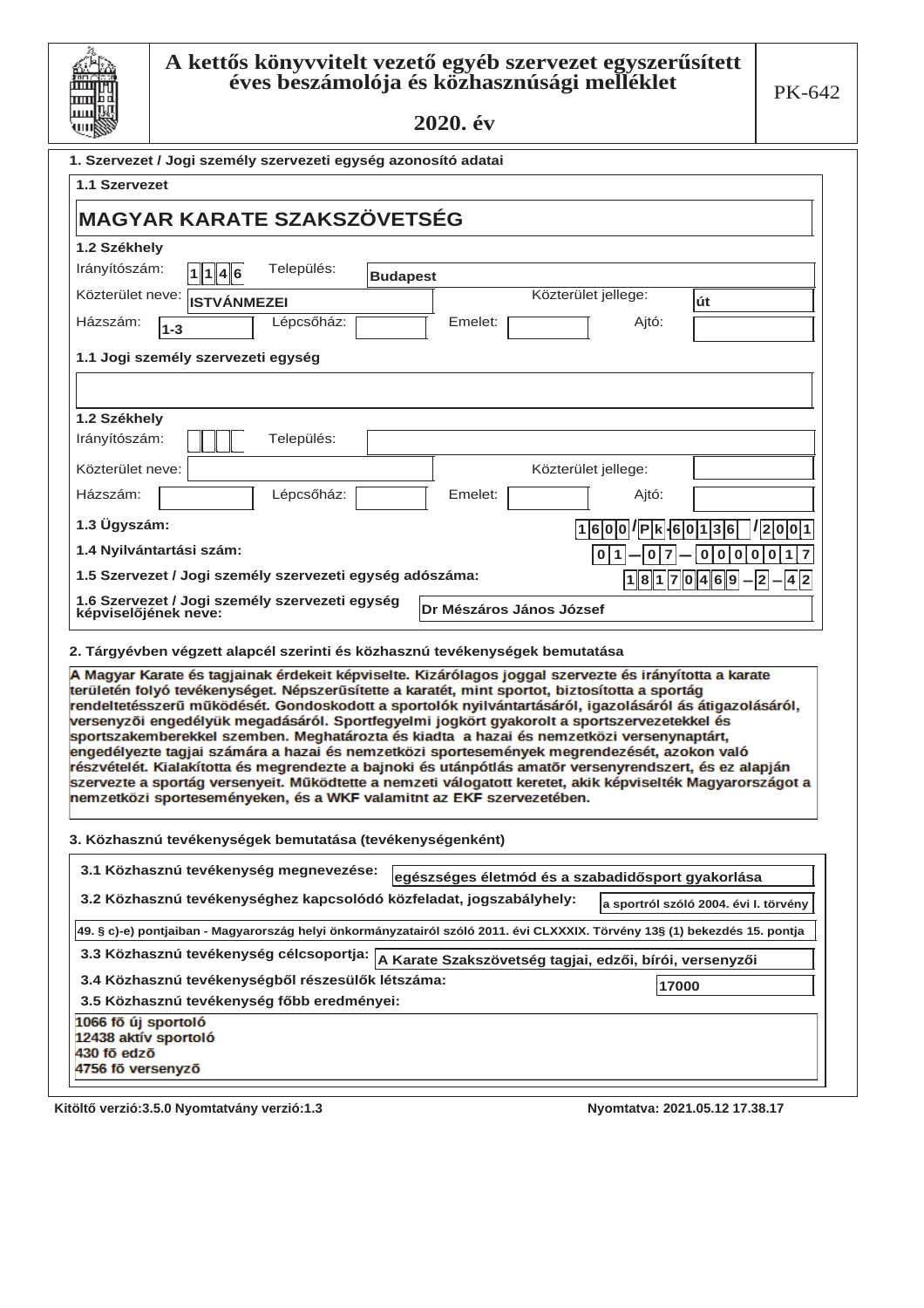

Szervezet / Jogi személy szervezeti egység neve:

## **MAGYAR KARATE SZAKSZÖVETSÉG**

#### 5. Cél szerinti jutattások kimutatása

|     | 5. Cei szerinti jutattasok kimutatasa                |          | (Adatok ezer forintban.) |
|-----|------------------------------------------------------|----------|--------------------------|
| 5.1 | Cél szerinti juttatás megnevezése                    | Előző év | Tárgyév                  |
|     |                                                      |          |                          |
| 5.2 | Cél szerinti juttatás megnevezése                    | Előző év | Tárgy év                 |
|     |                                                      |          |                          |
| 5.3 | Cél szerinti jutattás megnevezése                    | Előző év | Tárgy év                 |
|     |                                                      |          |                          |
|     | Cél szerinti juttatások kimutatása<br>(összesen)     |          |                          |
|     | Cél szerinti juttatások kimutatása<br>(mindösszesen) |          |                          |

#### 6. Vezető tisztségviselőknek nyújtott juttatás

| 6.1 | Tisztség                                                         | $El$ őző év $(1)$ | Tárgyév (2)  |
|-----|------------------------------------------------------------------|-------------------|--------------|
|     | Elnökségi tagok                                                  | 7 200             | 7 200        |
| 6.2 | Tisztség                                                         | $El$ őző év $(1)$ | Tárgy év (2) |
|     |                                                                  |                   |              |
| Α.  | Vezető tisztségviselőknek nyújtott<br>  juttatás (mindösszesen): | 7 200             | 7 200        |
|     |                                                                  |                   |              |

Kitöltő verzió:3.5.0 Nyomtatvány verzió:1.3